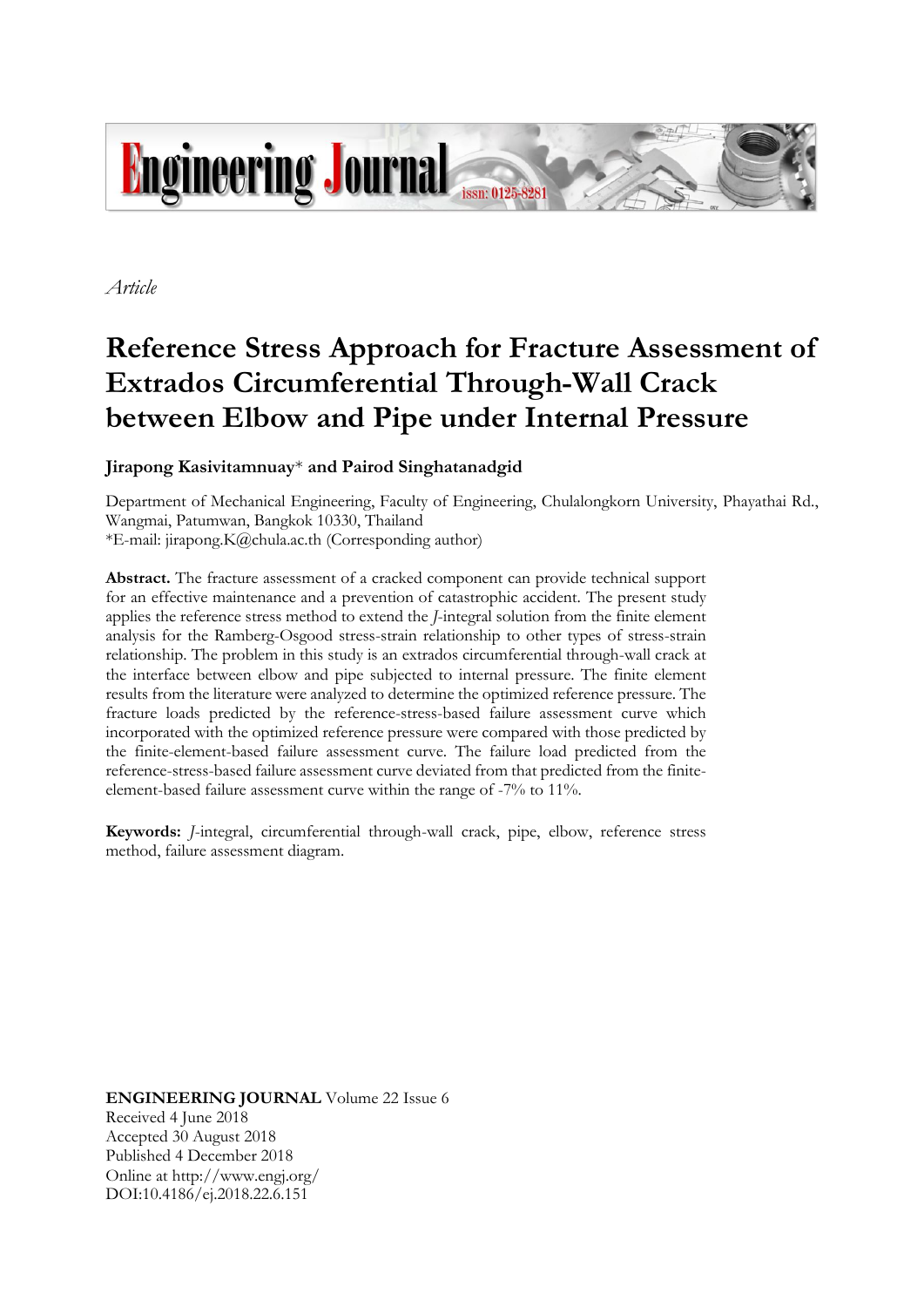#### **1. Introduction**

Piping system is an important structural component in industrial plants. When a crack-like flaw is detected in the component due to in-service loading or environmental effects, engineers have to take an appropriate action, e.g. continue operation, rerate an operating condition, or repair the component etc. A reasonable decision is important to avoid unnecessary maintenance cost and also to prevent a catastrophic accident. Integrity assessment can provide a technical support for this decision-making process.

Standard practice for integrity assessment of a cracked component, e.g. API 579 [1], adopts the failure assessment diagram (FAD) approach. The information about a component at the present time, such as dimensions, material, crack, service load etc., is analyzed to determine the tendency of the component to fail by unstable fracture and plastic collapse in terms of specific parameters namely a toughness ratio (also called a stress intensity factor ratio) and a load ratio, respectively. By plotting these parameters on the FAD, the assessment point which represents the current status of the component is obtained. The assessment point is then compared with the failure assessment curve (FAC). If the assessment point lies below or on the FAC, the component is predicted to be safe and it is allowed to continue an operation for a certain period of time. However, if this is not the case, another action (e.g. repair, replace etc.) has to be carried out.

Several options of the FAC are available for fracture assessment. The most accurate FAC is derived from *J*-integral solution. However, *J* solution depends not only on a particular cracked component and applied load but also on material deformation behavior, i.e. a true tensile stress-strain curve. The available solutions which are determined by finite element (FE) method were typically adopted the Ramberg-Osgood (RO) type stressstrain relation [2]. If a material exhibits a deformation behavior which does not fit the RO equation, e.g. carbon steel [3], cold-worked stainless steel [4] etc., the application of RO-based *J* solutions without modifications may result in an inaccurate value of *J* and FAC. Recently, Kamaya [5] proposed a new *J* estimation scheme. But his approach utilized the *J* solution for a bi-linear stress-strain relation to estimate *J* for a specific type of stress-strain relation that is not fit RO equation. However, an application of this approach was limited by the availability of the *J* solution for a bi-linear stress-strain relation which was very limited. Ainsworth [6] observed that the dependence of a fully-plastic *J* solution on the strain hardening behavior can be minimized if the applied load is normalized by a reference load instead of a limit load. As a result, he obtained a *J* estimation equation and a reference stress (RS) based FAC, which are applicable to any types of stress-strain relation. The reference stress method has been further refined and successfully applied to various components in the piping system [7-18]. Furthermore, it has been incorporated into many standard procedures for structural integrity assessment. Therefore, it might be the most practical approach for an estimation of *J* and FAC.

In a piping system, crack can initiate at any locations, e.g. straight pipe, elbow, interface between elbow and pipe etc. For a straight pipe, applications of the reference stress have been extensively done, e.g. axial through-wall crack under pressure [7, 13]; circumferential through-wall crack under combined tension and in-plane bending [8, 9, 13]; axial constant-depth surface crack under internal pressure [11, 13]; circumferential semielliptical surface crack under tension, in-plane bending and internal pressure [10, 12, 18]; circumferential constant-depth surface crack under tension, in-plane bending and internal pressure [13]. For an elbow, much less applications of the reference stress method have been reported, e.g. axial through-wall crack at crown under pressure and in-plane bending [14]; circumferential through-wall crack located in the center of the elbow at the intrados or at the extrados and subjected to in-plane bending [15]. Similarly, applications of the reference stress method to the crack problem at the interface between straight pipe and elbow were limited to the case of circumferential through-wall crack [16] and circumferential constant-depth surface crack under in-plane bending [17]. Recently, Jang et al. [19, 20] reported a completed set of the fracture mechanics parameters of circumferential through-wall crack at the interface between elbow and straight pipe under internal pressure. However, application of the reference stress method to this problem has not been reported.

This study analyses the fully-plastic *J* solution published by Jang et al. [20] to determine the reference pressure for incorporating with the reference stress based FAC of an extrados circumferential through-wall cracked at the interface between straight pipe and elbow subjected to internal pressure. Section 2 derives the estimation equations of *J* and FAC by the reference stress method. Section 3 describes how to determine the reference pressure and reports the result. Section 4 evaluates the accuracy of RS-based FAC by comparing with FE-based FAC.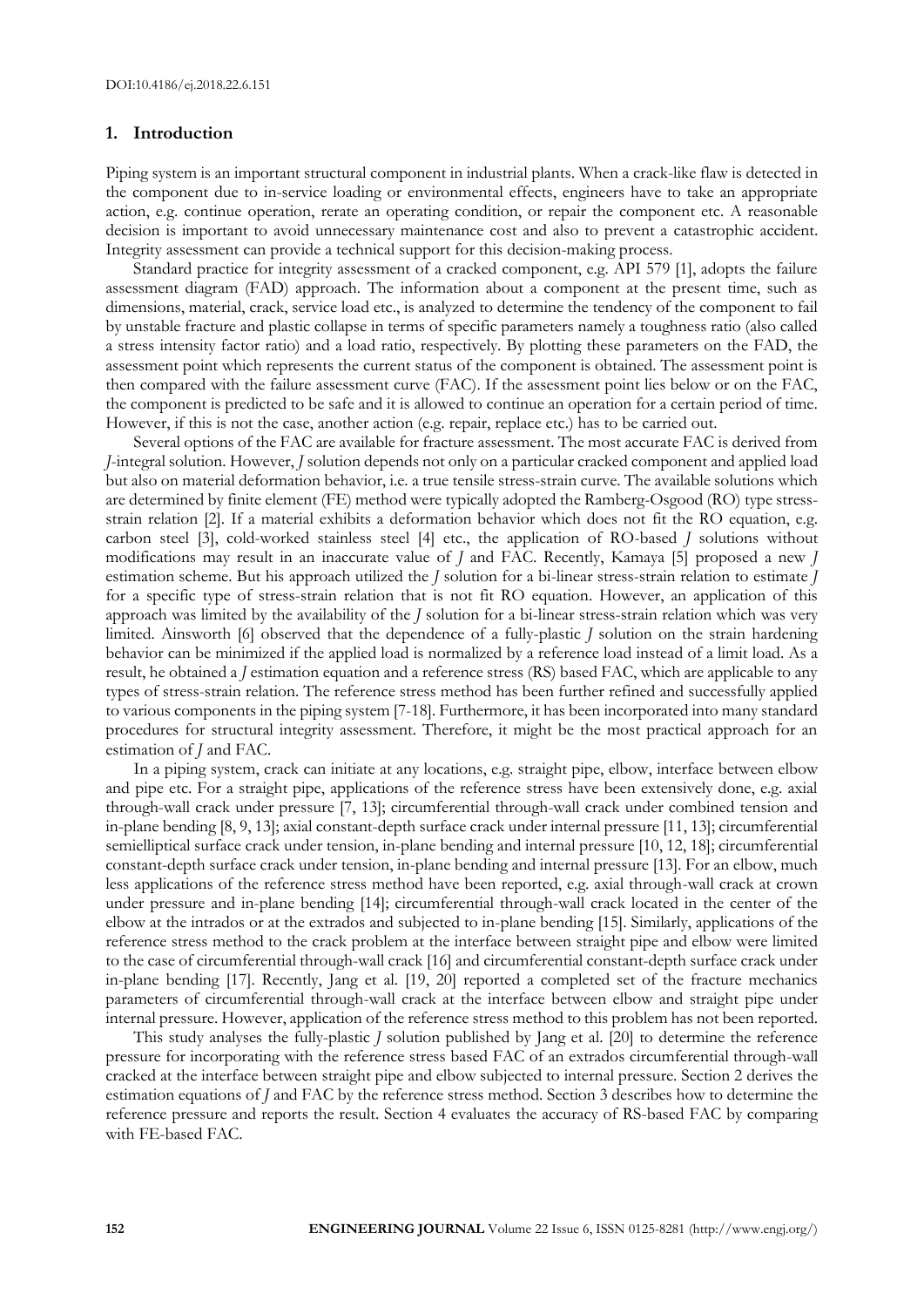#### **2. The Reference Stress Method**

This section presents a derivation of the estimation equations of *J* and FAC for the cracked component shown in Fig. 1 by the reference stress method. An elbow with a bend radius of *R* is joined to a straight pipe having the same cross-sectional dimension: a mean radius of *r<sup>m</sup>* and a wall thickness of *t*. At the interface, the extrados through-wall crack with a surface length of  $2a$  (or crack angle  $2\theta$ ) exists. The component is subjected to an internal pressure, *p*.

Consider the following uniaxial stress-strain relation, i.e. the Ramberg-Osgood (RO) equation,

$$
\frac{\varepsilon}{\varepsilon_Y} = \frac{\sigma}{\sigma_Y} + \alpha \left( \frac{\sigma}{\sigma_Y} \right)^n,\tag{1}
$$

where  $\varepsilon_Y$  is yield strain,  $\sigma_Y$  is yield stress,  $\alpha$  and  $n$  are strain hardening coefficient and exponent, respectively.

The *J* solution can be estimated from the elastic component  $J_e$  and the fully-plastic component  $J_p$  by the following equation,

$$
J = J_e + J_p \tag{2}
$$

The elastic component of  $J$  (i.e.  $J_e$ ) can be expressed in terms of the stress intensity factor  $K$  by

$$
J_e = \frac{\left[K(a_{\text{eff}})\right]^2}{E'},\tag{3}
$$

where  $E' = E$  for the plane stress problem and  $E' = E/(1 - v^2)$  for the plane strain problem;  $a_{\text{eff}}$  is an effective half-crack length, which is defined in Ref. [2] as

$$
a_{\text{eff}} = a + \frac{1}{\beta \pi \left[1 + \left(p/p_L\right)^2\right]} \left(\frac{n-1}{n+1}\right) \left(\frac{K}{\sigma_{\text{y}}}\right)^2,\tag{4}
$$

where  $\beta = 2$  for the plane stress problem and  $\beta = 6$  for the plane strain problem. The *K* solution for the present problem is taken from Ref. [19] and is summarized for completeness in appendix A.

For the present problem, the fully-plastic component of  $J$  (i.e.  $J_p$ ) for material obeying the RO equation can be written as [20]

$$
J_p = \alpha \sigma_Y \varepsilon_Y \theta r_m \cdot \left(1 - \frac{\theta}{\pi}\right) \cdot h_1\left(\frac{r_m}{t}, \frac{R}{r_m}, \frac{\theta}{\pi}, n\right) \cdot \left(\frac{p}{p_L}\right)^{n+1},\tag{5}
$$

where  $h_1$  is a plastic influence function which is tabulated in Table 2 of Ref. [20], and  $p_L$  is a limit pressure. The limit pressure adopted in Eq. (5) is that used in case of a straight pipe with a circumferential throughwall crack, which is expressed by

$$
p_L = \frac{2\sigma_y t}{\pi r_m} \left[ \pi - \theta - 2\sin^{-1}\left(\frac{\sin\theta}{2}\right) \right].
$$
 (6)

By changing the normalizing pressure from the limit pressure  $p_L$  to the reference pressure  $p_{ref}$ , Eq. (5) can be rewritten as

$$
J_p = \alpha \sigma_Y \varepsilon_Y \theta r_m \cdot \left(1 - \frac{\theta}{\pi}\right) \cdot h_1^* \cdot \left(\frac{p}{p_{ref}}\right)^{n+1},\tag{7}
$$

where

$$
h_1^* = h_1 \left( \frac{r_m}{t}, \frac{R}{r_m}, \frac{\theta}{\pi}, n \right) \cdot \left( \frac{p_{ref}}{p_L} \right)^{n+1}.
$$
 (8)

If  $p_{ref}$  is chosen such that the dependence of  $h_i^*$  on *n* is minimized, then the elastic component of *J* can be estimated from Eq. (7) by substituting  $\alpha = 1$  and  $n = 1$  into the equation, which yields

**ENGINEERING JOURNAL** Volume 22 Issue 6, ISSN 0125-8281 (http://www.engj.org/) **153**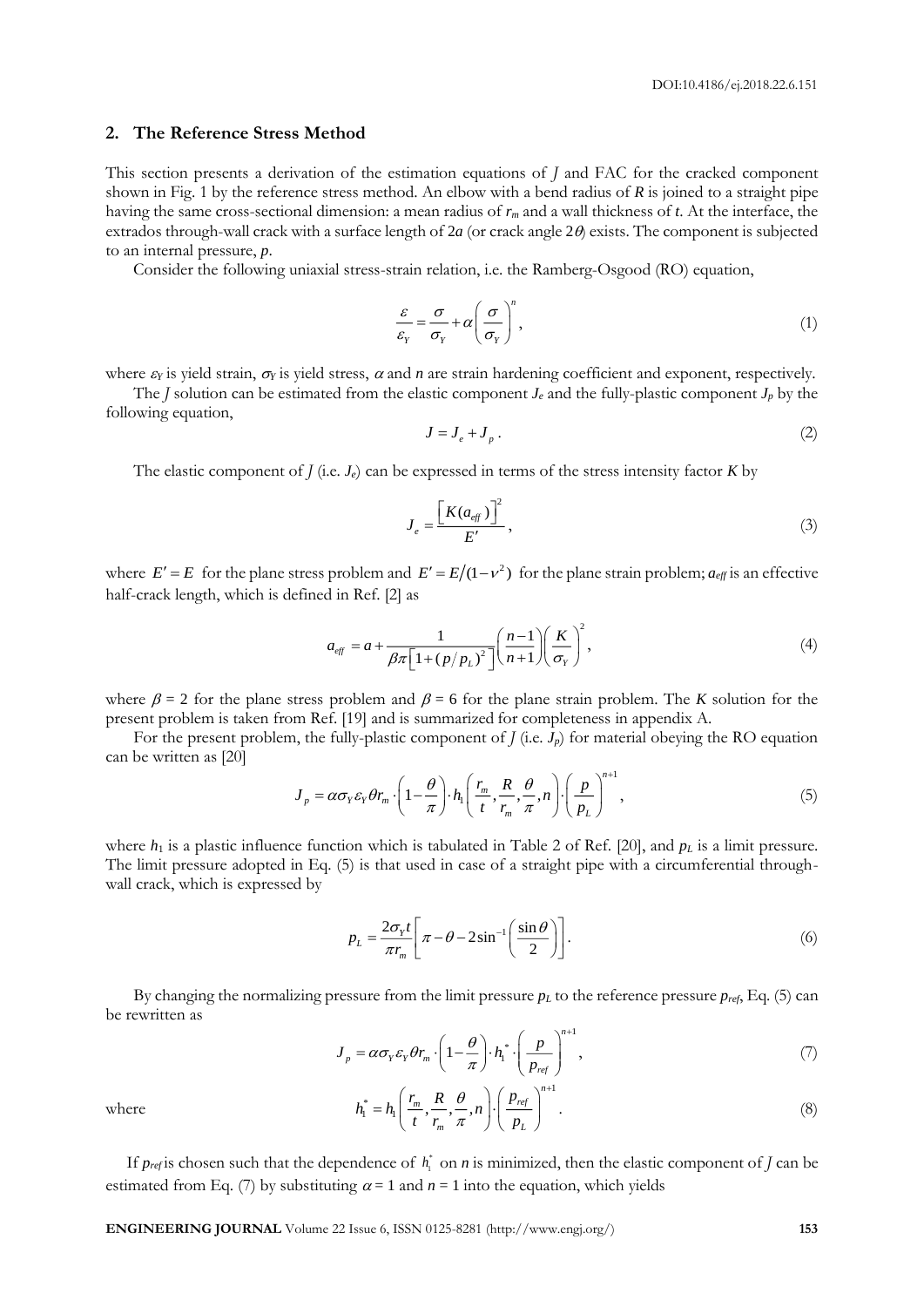$$
J_e = \sigma_Y \varepsilon_Y \theta r_m \cdot \left(1 - \frac{\theta}{\pi}\right) \cdot h_1^* \cdot \left(\frac{p}{p_{ref}}\right)^2.
$$
 (9)

Dividing Eq. (5) by Eq. (9) yields the ratio of fully-plastic and elastic components of *J* as

$$
\frac{J_p}{J_e} \approx \alpha \cdot \left(\frac{p}{p_{ref}}\right)^{n-1}.\tag{10}
$$

Define the reference stress  $\sigma_{ref}$  as

$$
\sigma_{ref} = L_r \sigma_Y, \qquad (11)
$$

where *L<sup>r</sup>* is a load ratio and is defined as

$$
L_r = \frac{p}{p_{ref}} \tag{12}
$$

Rewriting Eq. (10) by using Eqs. (11) and (12) yields

$$
\frac{J_p}{J_e} \approx \alpha \left(\frac{\sigma_{ref}}{\sigma_Y}\right)^{n-1}.\tag{13}
$$

From Eq. (1), the plastic component of the reference strain  $\varepsilon_{ref}^p$  at  $\sigma = \sigma_{ref}$  is

$$
\varepsilon_{\rm ref}^p = \alpha \varepsilon_{\rm Y} \left( \frac{\sigma_{\rm ref}}{\sigma_{\rm Y}} \right)^n. \tag{14}
$$

Substituting Eq. (14) into Eq. (13) and applying the relationship  $E = \sigma_Y / \varepsilon_Y$ , where *E* is the elastic modulus, yields

$$
\frac{J_p}{J_e} \approx \frac{E \mathcal{E}_{ref}^p}{\sigma_{ref}}.
$$
\n(15)

The reference strain  $\varepsilon_{ref}$  is composed of the elastic component  $\varepsilon_{ref}^e$  and plastic component  $\varepsilon_{ref}^p$ , i.e.  $\varepsilon_{ref} = \varepsilon_{ref}^e + \varepsilon_{ref}^p$ . By applying this equation to Eq. (15) yields

$$
\frac{J_p}{J_e} \approx \frac{E \varepsilon_{ref}}{\sigma_{ref}} - \frac{E \varepsilon_{ref}^e}{\sigma_{ref}}.
$$
\n(16)

Since  $\varepsilon_{ref}^e / \sigma_{ref} = 1/E$  and the *J* solution from Eq. (2), Eq. (16) can be written as

$$
\frac{J}{J_e} \approx \frac{E \varepsilon_{ref}}{\sigma_{ref}} \,. \tag{17}
$$

Reference [21] suggested that *J* estimation in the small-scale yielding range can be improved by adding of the plasticity correction term  $L_r^2 \sigma_{ref} / 2E \varepsilon_{ref}$  . The RS-based *J* estimation equation is finally written as

$$
\frac{J}{J_e} = \frac{E\varepsilon_{ref}}{\sigma_{ref}} + \frac{1}{2} \frac{L_r^2 \sigma_{ref}}{E\varepsilon_{ref}}.
$$
\n(18)

The FAC is constructed by plotting the stress intensity factor ratio  $K_r$  versus the load ratio  $L_r$ , where  $K_r$ is defined as [21]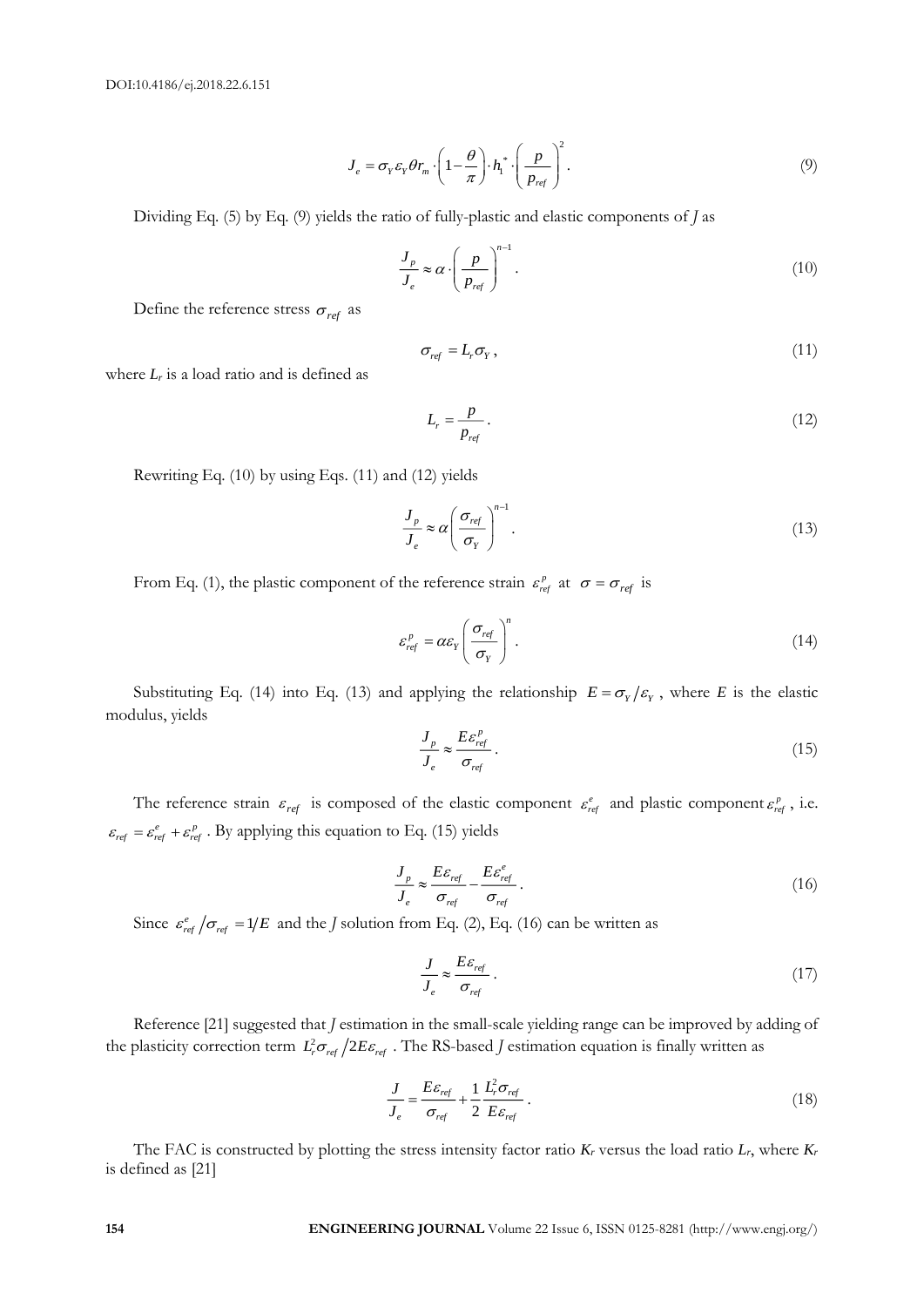$$
K_r = \sqrt{\frac{J_e}{J}}\,. \tag{19}
$$

If the *J* solution from finite element method (i.e. Eqs. (3) and (5)) is substituted into Eq. (19), the FEbased FAC is obtained. If the *J* estimation equation by reference stress method (i.e. Eq. (18)) is used instead, the following RS-based FAC is obtained as

$$
K_r = \left[\frac{E\epsilon_{ref}}{\sigma_{ref}} + \frac{1}{2}\frac{L_r^2 \sigma_{ref}}{E\epsilon_{ref}}\right]^{-\frac{1}{2}}.
$$
\n(20)





#### **3. Reference Pressure**

This section summarizes the underlying data used in the determination of the reference pressure. After that, a procedure and criteria for determining the appropriate reference pressure are described. Lastly, the result is reported.

#### **3.1. Summary of the Data from the Literature**

Jang et al. [20] adopted the ABAQUS software in the FE analysis of the present problem and varied the ratio of pipe mean radius to wall thickness, *rm*/*t*; the ratio of elbow bend radius to pipe mean radius, *R*/*rm*; the normalized half crack angle,  $\theta/\pi$ , and the strain hardening exponent, *n*. The values of these parameters are  $r_m/t = 5$ , 10, 20 and 30;  $R/r_m = 2$ , 3, 4, 5 and 6;  $\theta/\pi = 0.125$ , 0.25, 0.3, 0.4 and 0.5; and *n* = 1, 3, 5, 7 and 10. Therefore, their analyses covered a total of 500 cases (or 100 geometries).

Due to the symmetry of component's geometries, the constructed FE model was only a half of an elbow with an attached straight pipe. The FE model used a 20-node isoparametric quadratic brick element with reduced integration. For all cases, five elements were used in the thickness direction and the number of elements and nodes of the models are 10,500 and 50,521, respectively. The internal pressure was applied as distributed load acting on the inner surface of the model. Effect of the end cap at the pipe's ends was replaced by an equivalent tensile force. The effect of crack face pressure on the fracture parameters was included by applying 50% of the internal pressure to the crack face of a through-wall crack.

The value of *J* was determined by the domain integral method. The representative value of *J* for each case was an average of *J* from several paths along the thickness direction excluding the values from the path at innermost and outermost surfaces.

#### **3.2. Determination of the Reference Pressure**

Assume the reference pressure is related to the limit pressure by

**ENGINEERING JOURNAL** Volume 22 Issue 6, ISSN 0125-8281 (http://www.engj.org/) **155**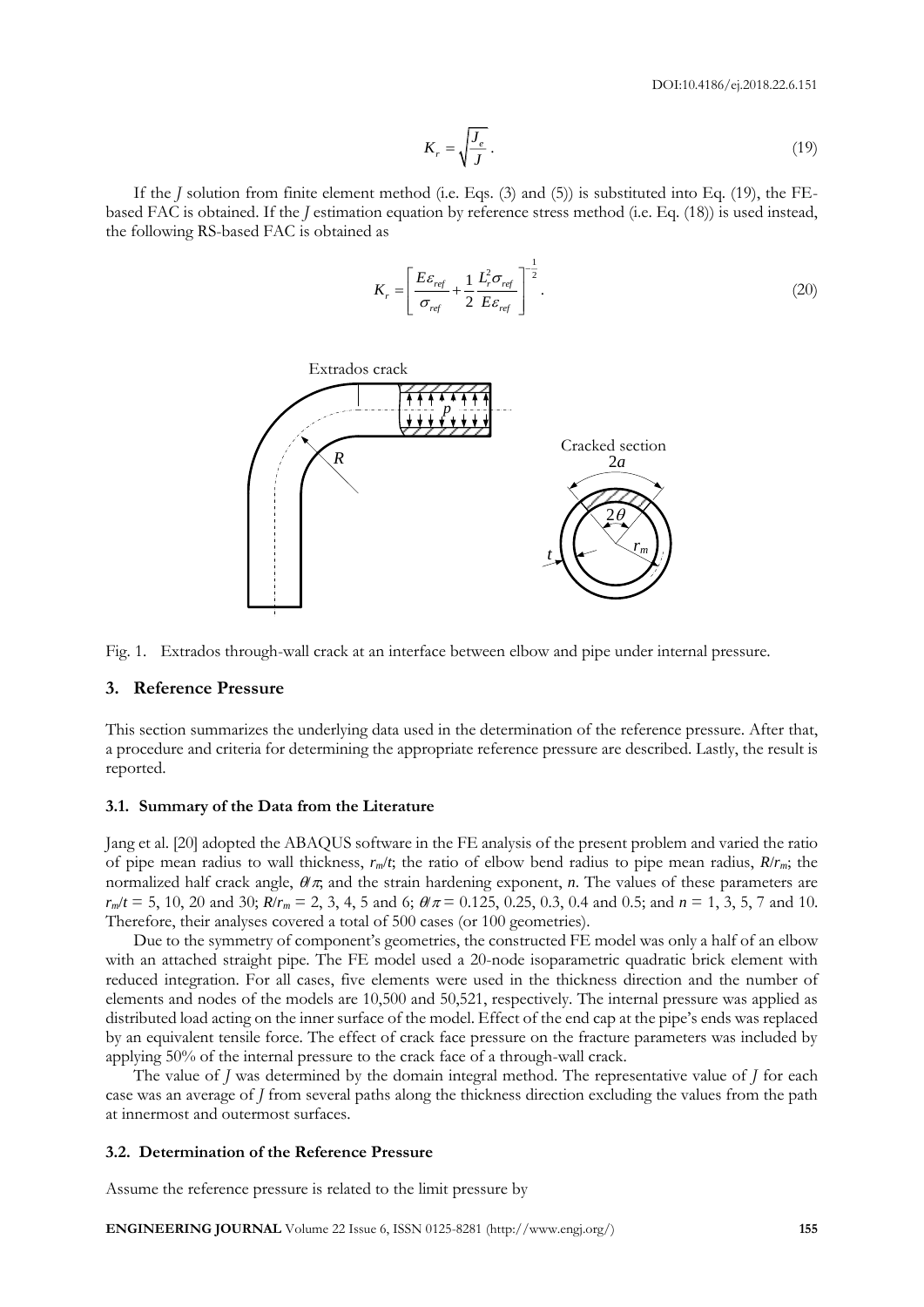$$
p_{ref} = k p_L, \tag{21}
$$

where *k* is an undetermined function of component's geometrical variables and crack angle.

By substituting Eq. (21) into Eq. (8) yields

$$
h_1^* = h_1\left(\frac{r_m}{t}, \frac{R}{r_m}, \frac{\theta}{\pi}, n\right) \cdot k^{n+1} \,. \tag{22}
$$

To find the reference pressure for each set of  $r_m/t$ ,  $R/r_m$  and  $\theta/\pi$ , firstly, assume a specific value of *k* and calculated the parameter  $\Delta$  defined as

$$
\Delta = \sum_{s=1,3,5,7,10} \left[ h_1(n=s) \cdot k^{n+1} - h_1(n=1) \cdot k^2 \right]^2, \tag{23}
$$

which represents the sum square of the deviation. Next, repeat the calculation until the value of *k* that minimizes the parameter  $\Delta$  is found. The values of *k* obtained from this process are listed in Table 1. It can be observed that the values of *k* are depended on the normalized geometrical parameters, i.e.  $r_m/t$ ,  $R/r_m$  and  $\theta/\pi$ . Therefore, to facilitate an application of these results in the calculation of *J* or construction of FAC, the following equation is proposed to fit the tabulated results.

$$
k = c_1(\lambda) \left(\frac{\theta}{\pi}\right)^3 + c_2(\lambda) \left(\frac{\theta}{\pi}\right)^2 + c_3(\lambda) \left(\frac{\theta}{\pi}\right) + c_4(\lambda), \qquad (24)
$$

where  $\lambda$  is a bending characteristic and is defined as

$$
\lambda = \frac{R/r_m}{r_m/t} = \frac{Rt}{r_m^2},\qquad(25)
$$

and the functions  $c_1(\lambda)$ ,  $c_2(\lambda)$ ,  $c_3(\lambda)$  and  $c_4(\lambda)$  are given by:

$$
c_1(\lambda) = 24.928\lambda^2 - 31.940\lambda - 10.139,
$$
\n(26)

$$
c_2(\lambda) = -19.962\lambda^2 + 24.097\lambda + 10.700,
$$
\n(27)

$$
c_3(\lambda) = 4.170\lambda^2 - 4.537\lambda - 1.641,\tag{28}
$$

$$
c_4(\lambda) = -0.412\lambda^2 + 0.524\lambda + 0.652. \tag{29}
$$

Equation (24) can be used to estimate the tabulated values of *k* in Table 1 with an accuracy within the range of -7.6 to 11.4%.

#### **4. Validation and Discussion**

This section investigates the accuracy of the obtained reference pressure by comparing the RS-based FAC with the FE-based FAC. The accuracy of the RS-based FAC is quantitatively expressed by the parameter [18]

$$
Q = \frac{K_{r(ref)}}{K_{r(FEM)}},\tag{30}
$$

**156 ENGINEERING CONSULTERING CONSULTERING CONSULTERING CONSULTERING CONSULTERING DEVELOP THE CONSULTERING DEVELOP THE CONSULTERING DEVELOP THE CONSULTERING DEVELOP THE CONSULTERING CONSULTERING CONSULTERING CONSULTERIN** where  $K_{r(ref)}$  and  $K_{r(FEM)}$  as illustrated in Fig. 2 are the ordinates of the failure points on the FACs obtained by RS method and by FE method, respectively. The failure point is the intersection between a loading path and FAC. Note that the parameter *Q* can be interpreted as the ratio of failure pressure obtained from the RSbased FAC to that obtained from the FE-based FAC. Thus, the value of *Q* less than unity implies that the RS-based FAC predicts a more conservative failure pressure than the FE-based FAC. The value of *Q* equal to unity represents the most accurate estimation of the FAC by the reference stress method.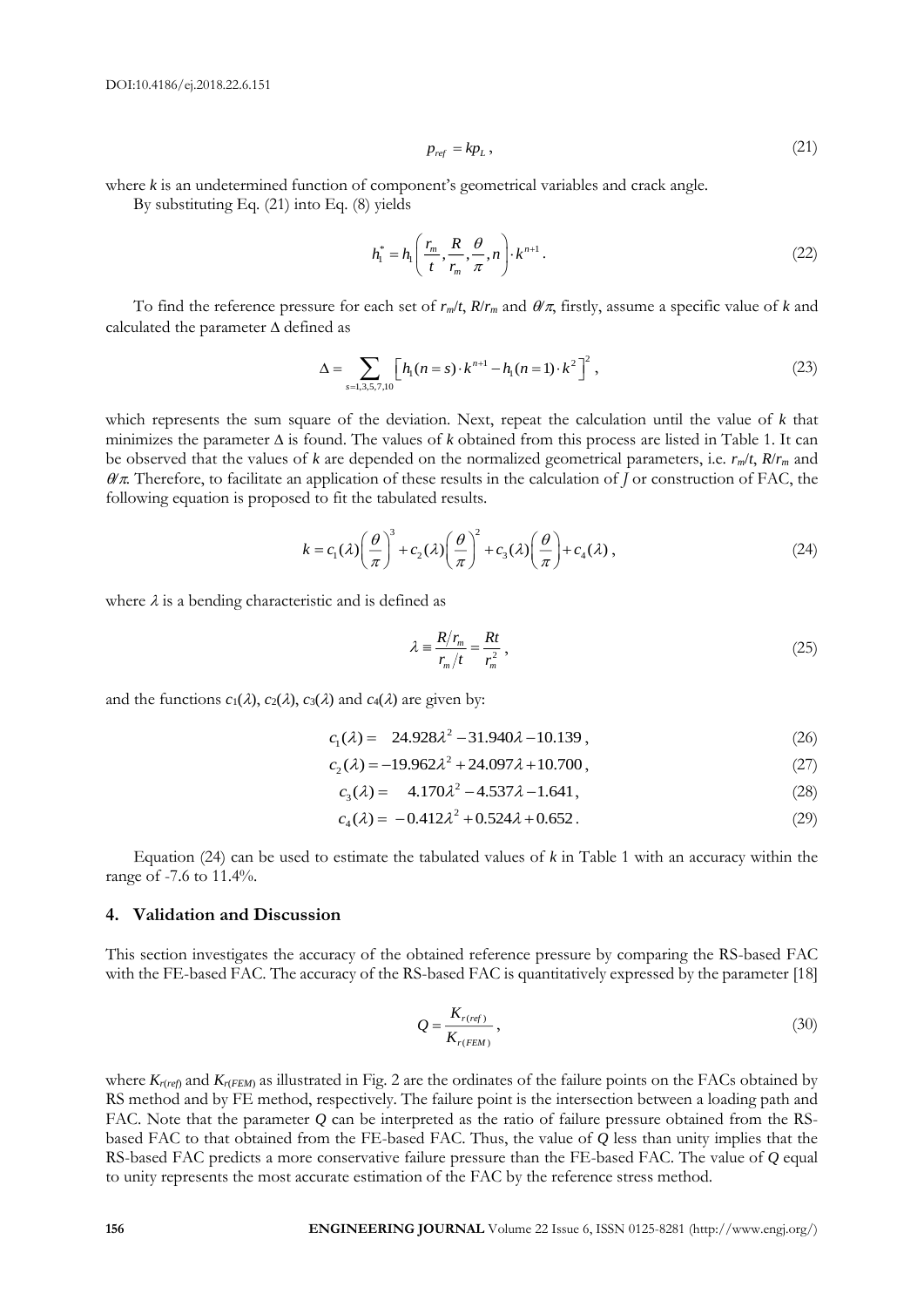| Case           | <b>Geometrical variables</b> |                |                    | $\boldsymbol{k}$ | Case   | <b>Geometrical variables</b> |                |              | k     |
|----------------|------------------------------|----------------|--------------------|------------------|--------|------------------------------|----------------|--------------|-------|
|                | $r_m/t$                      | $R/r_m$        | $\theta\!\!\!/\pi$ |                  |        | $r_m/t$                      | $R/r_m$        | $\theta/\pi$ |       |
| $\mathbf{1}$   | 5                            | $\overline{c}$ | 0.125              | 0.733            | 51     | 20                           | $\mathbf{2}$   | 0.125        | 0.636 |
| $\sqrt{2}$     |                              |                | 0.25               | 0.901            | 52     |                              |                | 0.25         | 0.788 |
| $\overline{3}$ |                              |                | 0.3                | 0.999            | 53     |                              |                | 0.3          | 0.889 |
| $\overline{4}$ |                              |                | 0.4                | 1.212            | 54     |                              |                | 0.4          | 1.087 |
| 5              |                              |                | 0.5                | 1.334            | 55     |                              |                | 0.5          | 1.261 |
| 6              |                              | 3              | 0.125              | 0.714            | 56     |                              | $\overline{3}$ | 0.125        | 0.635 |
| 7              |                              |                | 0.25               | 0.905            | 57     |                              |                | 0.25         | 0.814 |
| 8              |                              |                | 0.3                | 1.012            | 58     |                              |                | 0.3          | 0.931 |
| 9              |                              |                | 0.4                | 1.222            | 59     |                              |                | 0.4          | 1.157 |
| 10             |                              |                | 0.5                | 1.327            | 60     |                              |                | 0.5          | 1.309 |
| 11             |                              | $\overline{4}$ | 0.125              | 0.708            | 61     |                              | $\overline{4}$ | 0.125        | 0.637 |
| 12             |                              |                | 0.25               | 0.909            | 62     |                              |                | 0.25         | 0.831 |
| 13             |                              |                | 0.3                | 1.019            | 63     |                              |                | 0.3          | 0.954 |
| 14             |                              |                | 0.4                | 1.222            | 64     |                              |                | 0.4          | 1.191 |
| 15             |                              |                | 0.5                | 1.321            | 65     |                              |                | 0.5          | 1.319 |
| 16             |                              | 5              | 0.125              | 0.705            | 66     |                              | 5              | 0.125        | 0.640 |
| 17             |                              |                | 0.25               | 0.912            | 67     |                              |                | 0.25         | 0.843 |
| 18             |                              |                | 0.3                | 1.022            | 68     |                              |                | 0.3          | 0.968 |
| 19             |                              |                | 0.4                | 1.222            | 69     |                              |                | 0.4          | 1.208 |
| 20             |                              |                | 0.5                | 1.316            | 70     |                              |                | 0.5          | 1.319 |
| 21             |                              | 6              | 0.125              | 0.703            | 71     |                              | 6              | 0.125        | 0.643 |
| 22             |                              |                | 0.25               | 0.913            | 72     |                              |                | 0.25         | 0.851 |
| 23             |                              |                | 0.3                | 1.024            | 73     |                              |                | 0.3          | 0.978 |
| 24             |                              |                | 0.4                | 1.221            | 74     |                              |                | 0.4          | 1.216 |
| 25             |                              |                | 0.5                | 1.314            | 75     |                              |                | 0.5          | 1.316 |
| 26             | 10                           | $\overline{2}$ | 0.125              | 0.683            | 76     | $30\,$                       | $\overline{2}$ | 0.125        | 0.608 |
| 27             |                              |                | 0.25               | 0.850            | 77     |                              |                | 0.25         | 0.737 |
| 28             |                              |                | 0.3                | 0.954            | 78     |                              |                | 0.3          | 0.822 |
| 29             |                              |                | 0.4                | 1.168            | 79     |                              |                | 0.4          | 0.980 |
| 30             |                              |                | 0.5                | 1.305            | $80\,$ |                              |                | 0.5          | 1.142 |
| 31             |                              | 3              | 0.125              | 0.675            | 81     |                              | $\mathfrak{Z}$ | 0.125        | 0.611 |
| 32             |                              |                | 0.25               | 0.866            | 82     |                              |                | 0.25         | 0.772 |
| 33             |                              |                | $0.3\,$            | $0.980\,$        | $83\,$ |                              |                | $0.3\,$      | 0.876 |
| 34             |                              |                | 0.4                | 1.203            | 84     |                              |                | 0.4          | 1.069 |
| 35             |                              |                | 0.5                | 1.319            | 85     |                              |                | 0.5          | 1.247 |
| 36             |                              | $\overline{4}$ | 0.125              | 0.673            | 86     |                              | $\overline{4}$ | 0.125        | 0.615 |
| $37\,$         |                              |                | 0.25               | 0.876            | 87     |                              |                | 0.25         | 0.794 |
| 38             |                              |                | 0.3                | 0.994            | 88     |                              |                | 0.3          | 0.908 |
| 39             |                              |                | 0.4                | 1.214            | 89     |                              |                | 0.4          | 1.124 |
| 40             |                              |                | 0.5                | 1.315            | 90     |                              |                | 0.5          | 1.296 |
| 41             |                              | 5              | 0.125              | 0.674            | 91     |                              | 5              | 0.125        | 0.619 |
| 42             |                              |                | 0.25               | 0.883            | 92     |                              |                | 0.25         | 0.809 |
| 43             |                              |                | 0.3                | 1.001            | 93     |                              |                | 0.3          | 0.929 |
| 44             |                              |                | 0.4                | 1.217            | 94     |                              |                | 0.4          | 1.160 |
| 45             |                              |                | 0.5                | 1.311            | 95     |                              |                | 0.5          | 1.311 |
| 46             |                              | 6              | 0.125              | 0.675            | 96     |                              | 6              | 0.125        | 0.623 |
| 47             |                              |                | 0.25               | 0.887            | 97     |                              |                | 0.25         | 0.820 |
| 48             |                              |                | 0.3                | 1.006            | 98     |                              |                | 0.3          | 0.944 |
| 49             |                              |                | 0.4                | 1.218            | 99     |                              |                | 0.4          | 1.183 |
| 50             |                              |                | 0.5                | 1.308            | 100    |                              |                | 0.5          | 1.313 |

Table 1. Optimized values of *k* for each elbow geometries and crack angles.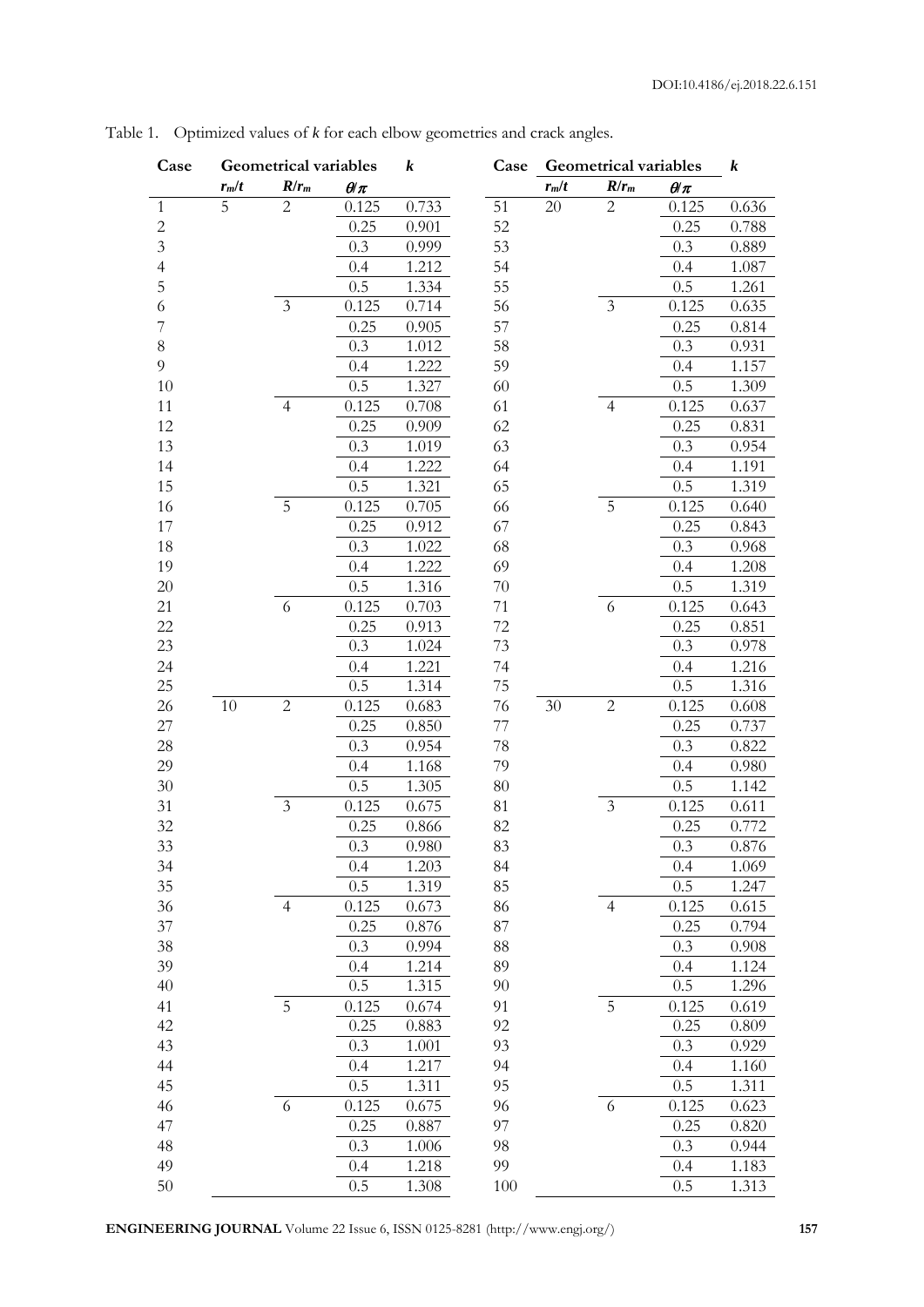The loading path for a component subjected to only a primary load (i.e. a pressure, herein) is a straight line passing through the origin of the FAD. Since the slope of this path depends on component geometrical variables and the crack length. Therefore, for each FAC, various loading paths were analyzed and the maximum deviations on the conservative side  $(Q \le 1)$  and unconservative side  $(Q \ge 1)$  were determined.



Fig. 2. Illustration of fracture assessment by FAD approach and definition of the parameter for indicating the accuracy of the RS-based FAC.

In practice, the FAC is a plot of  $K_r$  versus  $S_r$ , where  $S_r$  is also called the load ratio and it is defined as  $S_r = p/p_L$ . The relationship between both definitions of load ratio (*S<sub>r</sub>* and *L<sub>r</sub>*) can be derived by using Eq. (21) and it can be shown that  $L_r = kS_r$ . The RS-based FAC is now depended on the component's geometrical variables (i.e.  $r_m/t$ ,  $R/r_m$ ) and the normalized half crack angle (i.e.  $\theta/\pi$ ) which is similar to the FE-based FAC. However, if the RS-based FAC is plotted against *Lr*, the curve will depend only on the material's stress-strain relation.

All verification cases adopted the RO stress-strain relation shown in Eq. (1). The chosen values of normalized geometrical parameters (i.e.  $r_m/t$ ,  $R/r_m$  and  $\theta/\pi$ ) and the strain hardening exponent *n* are summarized in Table 2. Group 1 investigates the effect of crack angle (or length) and strain hardening behavior (i.e. in terms of *n*). Group 2 investigates the effect of component geometry and strain hardening behavior.

Table 2. Verification cases.

|       | <b>Geometrical variables</b> |         |                  |             |  |
|-------|------------------------------|---------|------------------|-------------|--|
| Group | rmlt                         | $R/r_m$ | $\theta\pi$      |             |  |
|       |                              |         | 0.125, 0.25, 0.5 | 3, 5, 7, 10 |  |
|       | 5, 10, 15, 20                | 2, 4, 6 |                  |             |  |

The FACs from conditions in group 1 are shown in Fig. 3. The FACs from both approaches are comparable to each other. The condition  $n = 10$  and  $\theta/\pi = 0.125$  in Fig. 3(d) gives the highest deviation of the parameter  $Q$  from unity (i.e.  $Q = 0.91$ ), which means that the RS-based FAC predicts a more conservative fracture load than that of the FE-based FAC by at most 9%. The FACs from conditions in group 2 are shown in Figs. 4 and 5 for *n* = 3 and 10, respectively. For all selected cases, the same level of agreement between the FACs by both approaches is obtained.

Analyses of all remaining cases found that the values of the parameter *Q* were within the range of 0.89 to 1.07. This finding implies that the RS-based FAC predicts a failure load more conservative than the FEbased FAC by at most 11%, and more unconservative than the FE-based FAC by at most 7%. The average values of *Q* are 0.97, 0.95, 0.93 and 0.92 for  $n = 3, 5, 7$  and 10, respectively. This finding implies that the RSbased FAC tended to predict a conservative fracture load. Similar conclusions have been reported in Ref. [18]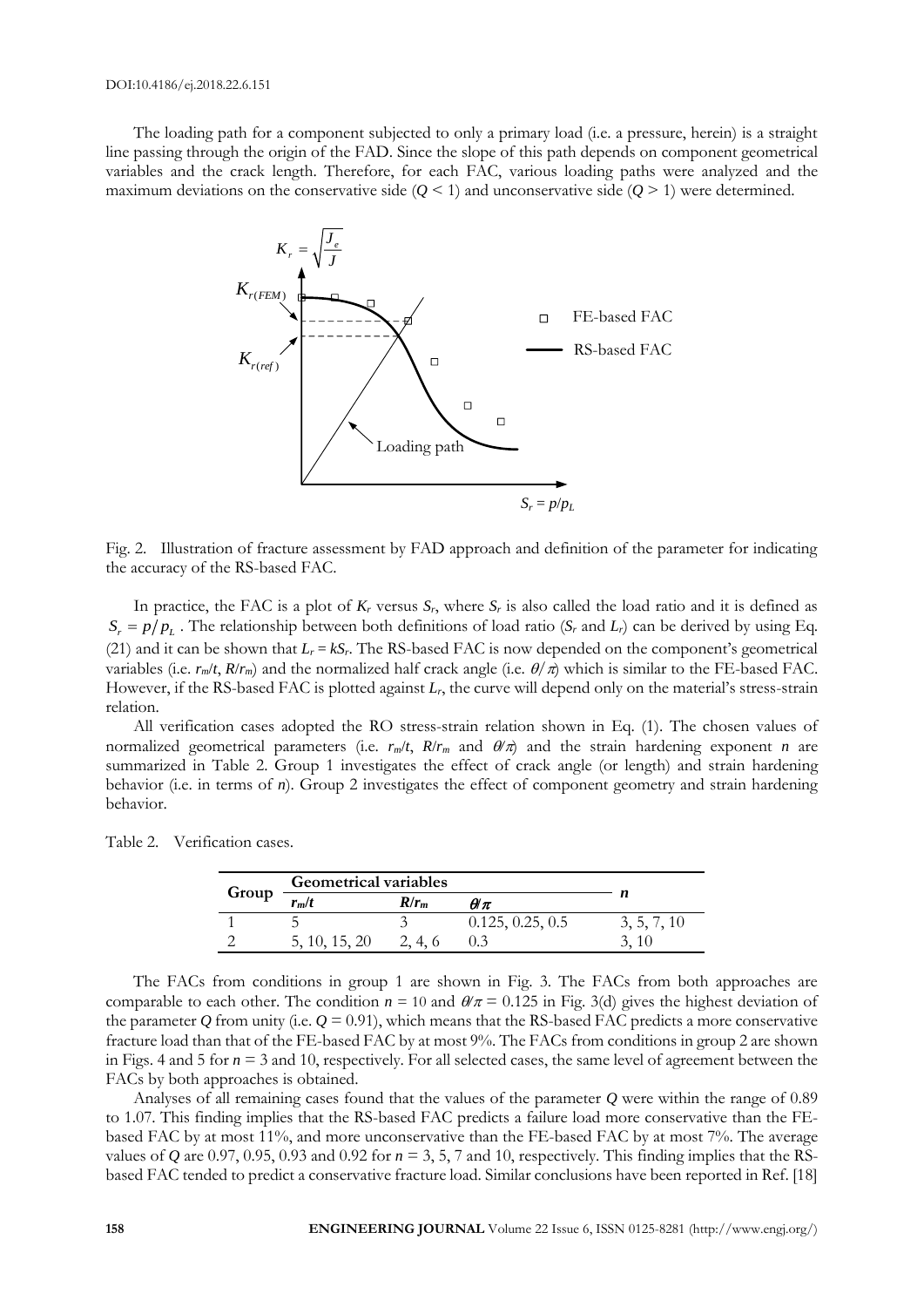for the problem of pipe with a semi-elliptical circumferential crack subjected to a bending moment. Therefore, the obtained reference pressure and the estimated failure assessment curve by the reference stress method have a sufficient accuracy for fracture assessment of the present cracked component.



Fig. 3. Comparison of reference stress based FAC with finite element based FAC for various strain hardening behaviors and crack angles.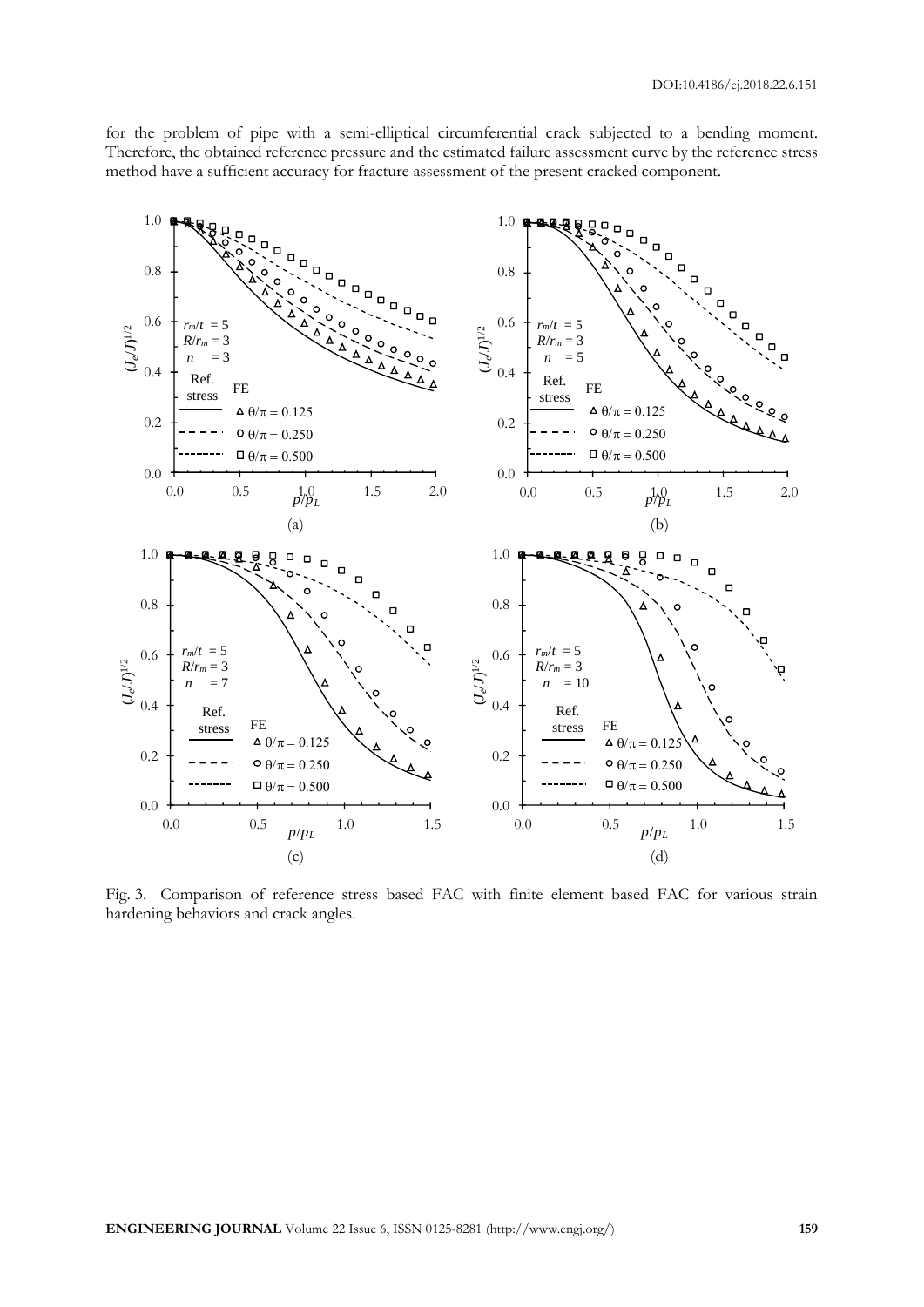

Fig. 4. Comparison of reference stress based FAC with finite element based FAC for various component's geometrical variables at a specific normalized half crack angle  $\theta/\pi = 0.3$  and  $n = 3$ .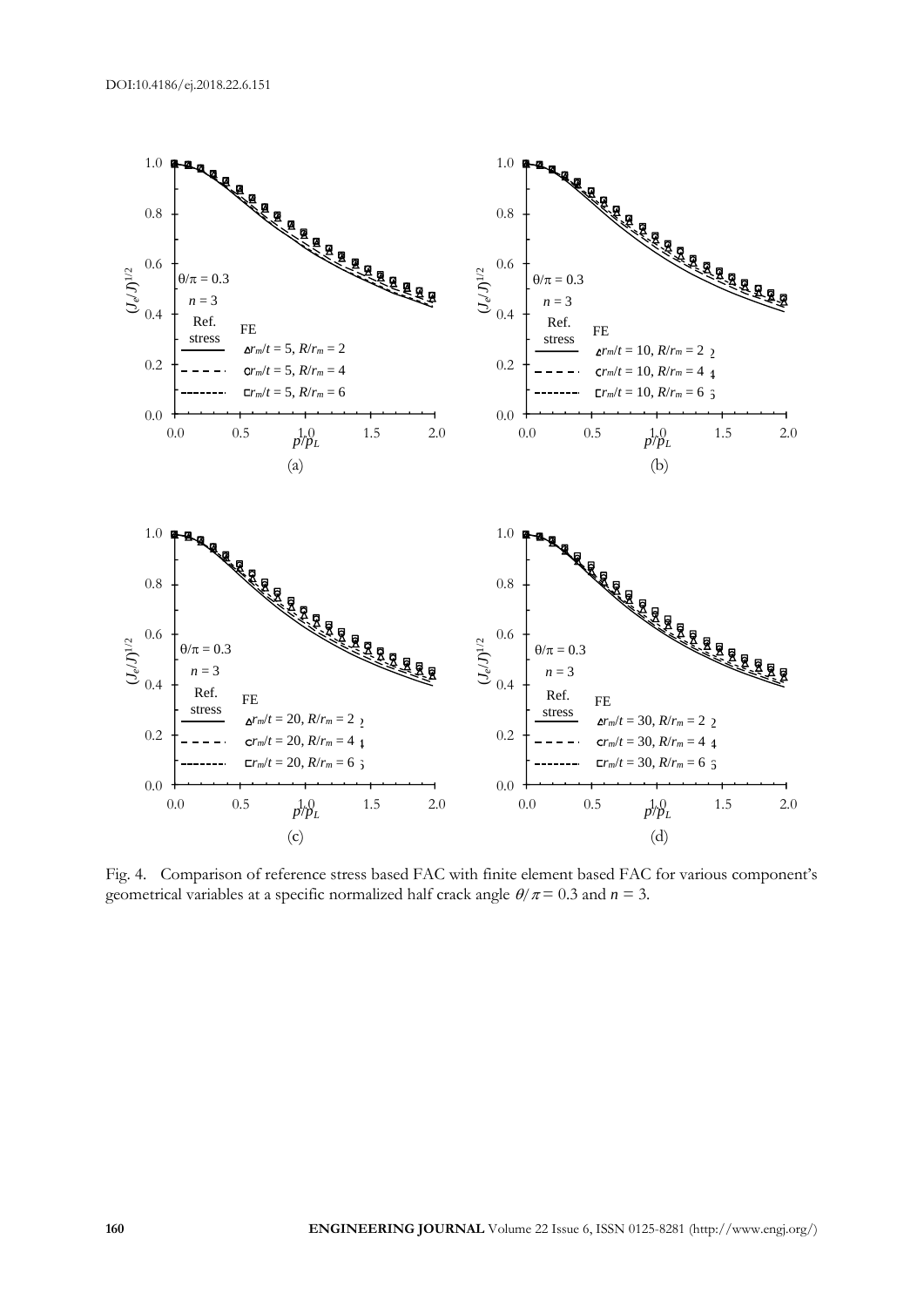

Fig. 5. Comparison of reference stress based FAC with finite element based FAC for various component's geometrical variables at a specific normalized half crack length  $\theta / \pi = 0.3$  and  $n = 10$ .

#### **5. Conclusion**

The reference stress approach was applied to the problem of extrados through-wall crack at the interface between elbow and straight pipe under internal pressure. The finite element results from the literature were analyzed and the expression of optimized reference pressure for incorporating with the reference stress method was determined. This expression was evaluated by comparing the FACs obtained by the reference stress method with those obtained by the finite element method for the Ramberg-Osgood type material. The cases for comparisons covered the ratios of pipe mean radius to wall thickness, *rm*/*t*, from 5 to 30; the ratios of elbow bend radius to pipe mean radius,  $R/r_m$ , from 2 to 6; the normalized half crack angles,  $\theta/\pi$ , from 0.125 to 0.5; and the strain hardening exponents *n* from 1 to 10. The RS-based FAC tended to predict a conservative fracture load as compared with those obtained from the FE-based FAC. Deviation of the RSbased FAC solutions from those of the FE-based FAC was within the range of -7% to 11%

#### **Acknowledgment**

The authors would like to acknowledge Prof. Nam-Su Huh and his research group for the contribution of their revised data in Ref. [20].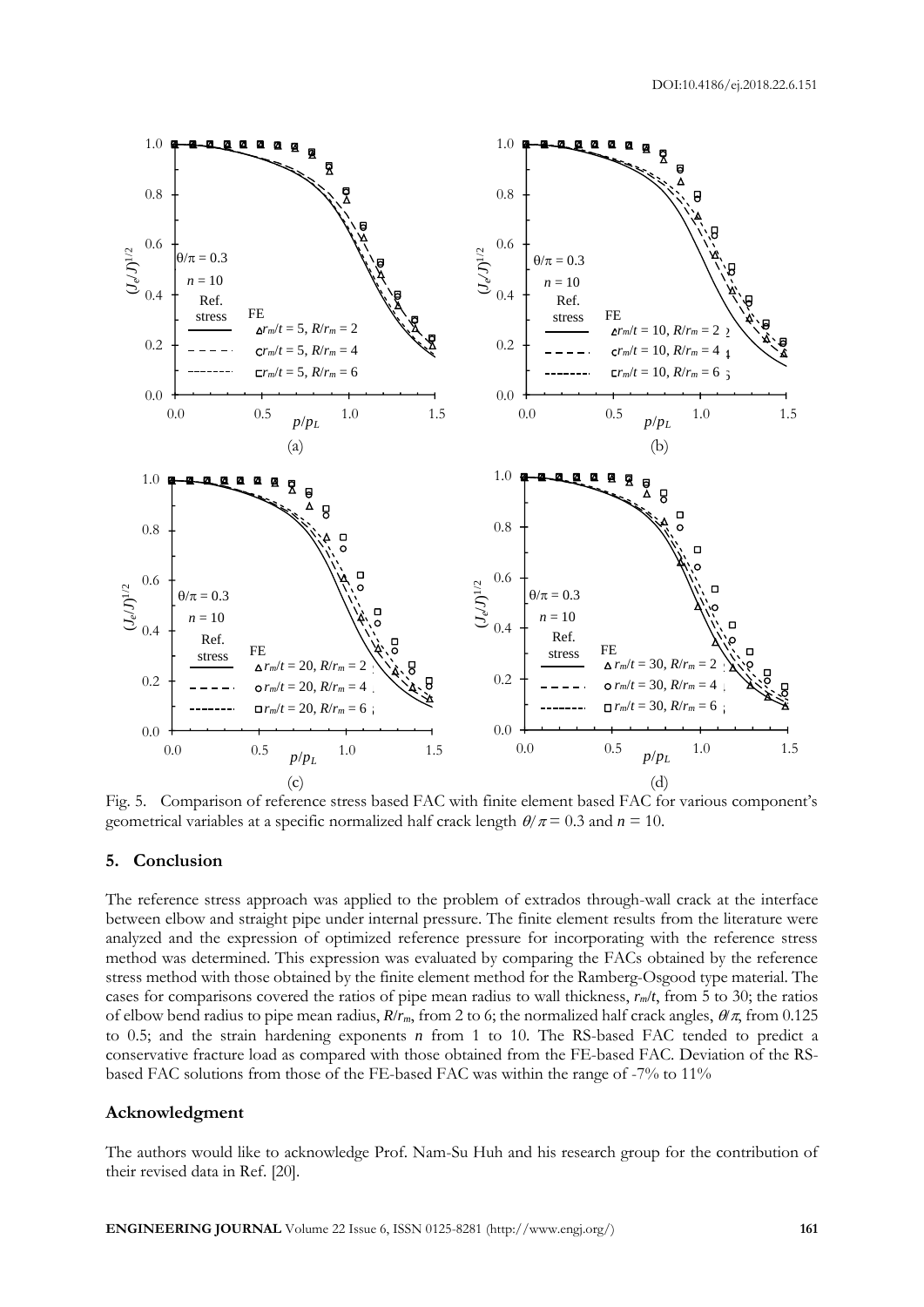#### **References**

- [1] ASME, "Part 9 Assessment of crack-like flaw," in *API 579/ASME FFS-1 Recommended Practice for Fitnessfor-Service*, 3rd ed. USA: API, 2016, pp. 9-1 – 9-65.
- [2] V. Kumar, M. D. German, and C. F. Shih, "An engineering approach for elastic-plastic fracture analysis," EPRI Report, NP-1931, 1981.
- [3] H. Xu, P. N. Li, Y. J. Xie, and Z. W. Wang, "*J* integral estimation fracture analysis for circumferentially cracked carbon steel piping," *Nucl Eng Des*, vol. 167, pp. 7-10, 1996.
- [4] M. Kamaya, "Elastic-plastic failure assessment of cold worked stainless steel pipes," *Int J Pres Ves Pip*, vol. 131, pp. 45-51, 2015.
- [5] M. Kamaya, "A *J*-integral estimation procedure for Swift-type stress-strain curves," *Eng Fract Mech*, vol. 127, pp. 31-45, 2014.
- [6] R. A. Ainsworth, "The assessment of defects in structures of strain hardening material," *Eng Fract Mech*, vol. 19, no. 4, pp. 633-642, 1984.
- [7] Y. J. Kim, N. S. Huh, Y. J. Park, and Y. J. Kim, "Elastic-plastic *J* and COD estimates for axial throughwall cracked pipes," *Int J Pres Ves Pip*, vol. 79, pp. 451-464, 2002.
- [8] Y. J. Kim, N. S. Huh, and Y. J. Kim, "Reference stress based elastic-plastic fracture analysis for circumferential through-wall cracked pipes under combined tension and bending," *Eng Fract Mech*, vol. 69, pp. 367-388, 2002.
- [9] Y. J. Kim and P. J. Budden, "Reference stress approximations for *J* and COD of circumferential through-wall cracked pipes," *Int J Fracture*, vol. 116, pp. 195-218, 2002.
- [10] Y. J. Kim, J. S. Kim, Y. Z. Lee, and Y. J. Kim, "Non-linear fracture mechanics analyses of part circumferential surface cracked pipe," *Int J Fracture*, vol. 116, pp. 347-375, 2002.
- [11] C. S. Oh, T. K. Song, Y. J. Kim, J. S. Kim, and T. E. Jin, "Approximate *J* estimates for axial part-through surface-cracked pipe," *Fract Engng Mater Struct*, vol. 30, pp. 1127-1139, 2007.
- [12] D. H. Cho, H. B. Seo, Y. J. Kim, Y. S. Chang, M. J. Jhung, and Y. H. Choi, "Advances in *J*-integral estimation of circumferentially surface cracked pipes," *Fract Engng Mater Struct*, vol. 34, pp. 667-681, 2011.
- [13] N. H. Kim, C. S. Oh, Y. J. Kim, J. S. Kim, D. W. Jerng, and P. J. Budden, "Limit loads and fracture mechanics parameters for thick-walled pipes," *Int J Pres Ves Pip*, vol. 88, pp. 403-414, 2011.
- [14] Y. J. Kim, T. K. Song, J. S. Kim, and T. E. Jin, "Limit loads and approximate *J* estimates for axial through-wall cracked pipe bends," *Int J Fract*, vol. 146, pp. 249-264, 2007.
- [15] C. G. Kim, K. D. Bae, Y. J. Kim, Y. J. Oh, and P. J. Budden, "Reference stress based *J* and COD estimation of circumferential through-wall cracked elbows under in-plane bending," *Eng Fract Mech*, vol. 142, pp. 303-317, 2015.
- [16] C. K. Oh, T. K. Song, Y. J. Kim, J. S. Kim, and T. E. Jin, "Elastic-plastic fracture mechanics analyses of circumferential through-wall cracks between elbows and pipes," *Eng Fract Mech*, vol. 75, pp. 1231- 1250. 2008.
- [17] T. K. Song, Y. J. Kim, C. K. Oh, T. E. Jin, and J. S. Kim, "Net-section limit moments and approximate *J*-estimates for circumferential cracks at the interface between elbows and pipes," *Int J Pres Ves Pip*, vol. 86, pp. 495 – 507, 2009.
- [18] M. Kamaya and H. Machida, "Reference stress method for evaluation of failure assessment curve of cracked pipes in nuclear power plants," *Int J Pres Ves Pip*, vol. 87, pp. 66-73, 2010.
- [19] Y. Y. Jang, J. U. Jeong, N. S. Huh, K. S. Kim, and W. Y. Cho, "Closed-form solutions for stress intensity factor and elastic crack opening displacement for circumferential through-wall cracks in the interface between an elbow and a straight pipe under internal pressure," *Journal of the Korean Society of Manufacturing Technology Engineers*, vol. 24, no. 5, pp. 553-560, 2015.
- [20] Y. Y. Jang, J. U. Jeong, and N. S. Huh, "Prediction of fracture parameters of circumferential throughwall cracks in the interface between an elbow and a pipe under internal pressure," *J of Mech Sci Technol*, vol. 30, no. 9, pp. 4217-4226, 2016.
- [21] I. Milne, R. A. Ainsworth, A. R. Dowling, and A. T. Stewart, "Assessment of the integrity of structures containing defects," *Int J Pres Ves Pip*, vol. 32, pp. 3-104, 1988.